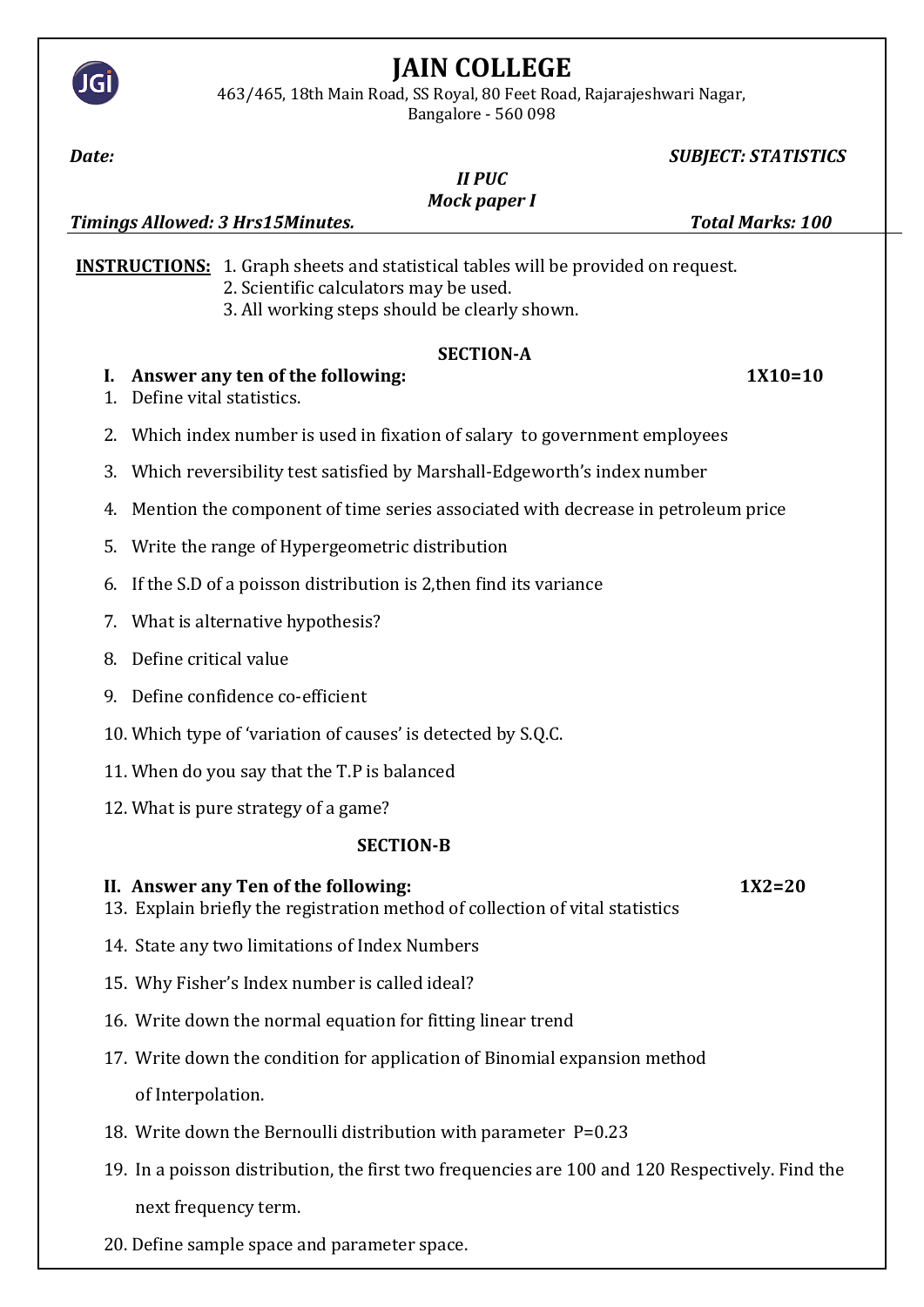21. The proportion of vegetarians in village A is 0.42.The proportion of vegetarians in village B is 0.37.Among 70 randomly selected people from village A. if  $P_1$  is the proportion of vegetarians and among 60 randomly selected people from village B if  $P_2$  is the preparation of vegetarians. Find the standard error of  $(P_1-P_2)$ .

- 22. Mention two disadvantages of acceptance sampling plan
- 23. Mention the two areas of economic, industrial areas where operations research can be Applied.
- 24. In a linear programming problem define a feasible solution

### **SECTION-C**

## **III. Answer any eight of the following: 8X5=40**

25. Find the total fertility for the following data

| Age           | $15-19$ | $20 - 24$ | $25 - 29$ | 30-34 | 35-39 | 40-44 | 45-49 |
|---------------|---------|-----------|-----------|-------|-------|-------|-------|
| group(yrs)    |         |           |           |       |       |       |       |
| live<br>No.of | 840     | 1350      | 2800      | 1200  | 1040  | 500   | 120   |
| births        |         |           |           |       |       |       |       |
| Women         | 14000   | 15000     | 14000     | 13000 | 12000 | 11000 | 10000 |
| popl          |         |           |           |       |       |       |       |

26. From the following data compute weighted geometric mean price index number

| Item       | 1 P |     |     |     |         |
|------------|-----|-----|-----|-----|---------|
| 2008 price | 80  | 120 | 100 | 120 | 80      |
| 2012 price | 120 | 150 | 80  | 90  | $100\,$ |
| Weights    | ັ   |     |     |     |         |

27. Compute the consumer price index number by aggregative expenditure method

| Items         | Price (Rs) |      | Expenditure |
|---------------|------------|------|-------------|
|               | 2005 (100) | 2010 |             |
| Rice          | 16         | 22   | 320         |
| Wheat         | 12         | 18   | 96          |
| Pulse         | 20         | 35   | 40          |
| Sugar         | 17         | 20   | 85          |
| Oil           | 50         | 55   | 150         |
| Salt          | 10         | 8    | 30          |
| Clothing      | 40         | 20   | 160         |
| Fuel          | 200        | 380  | 200         |
| Housing       | 1500       | 2500 | 3000        |
| Rent          |            |      |             |
| <b>Others</b> | 2200       | 3000 | 17000       |

28. Find 3 yearly moving averages for the following time series and show the trend Line on a

graph

| $\mathbf{v}$<br>rear | 2005           | 2006         | 2007           | 2008      | 2009          | 0.010<br>40 I V      | $7011$<br>40 1 1 |
|----------------------|----------------|--------------|----------------|-----------|---------------|----------------------|------------------|
| Sales (units)        | $\Omega$<br>Jυ | $\sim$<br>36 | ററ<br>. U<br>ັ | ററ<br>ັບປ | $\Omega$<br>ັ | 4 <sup>5</sup><br>τυ | 42               |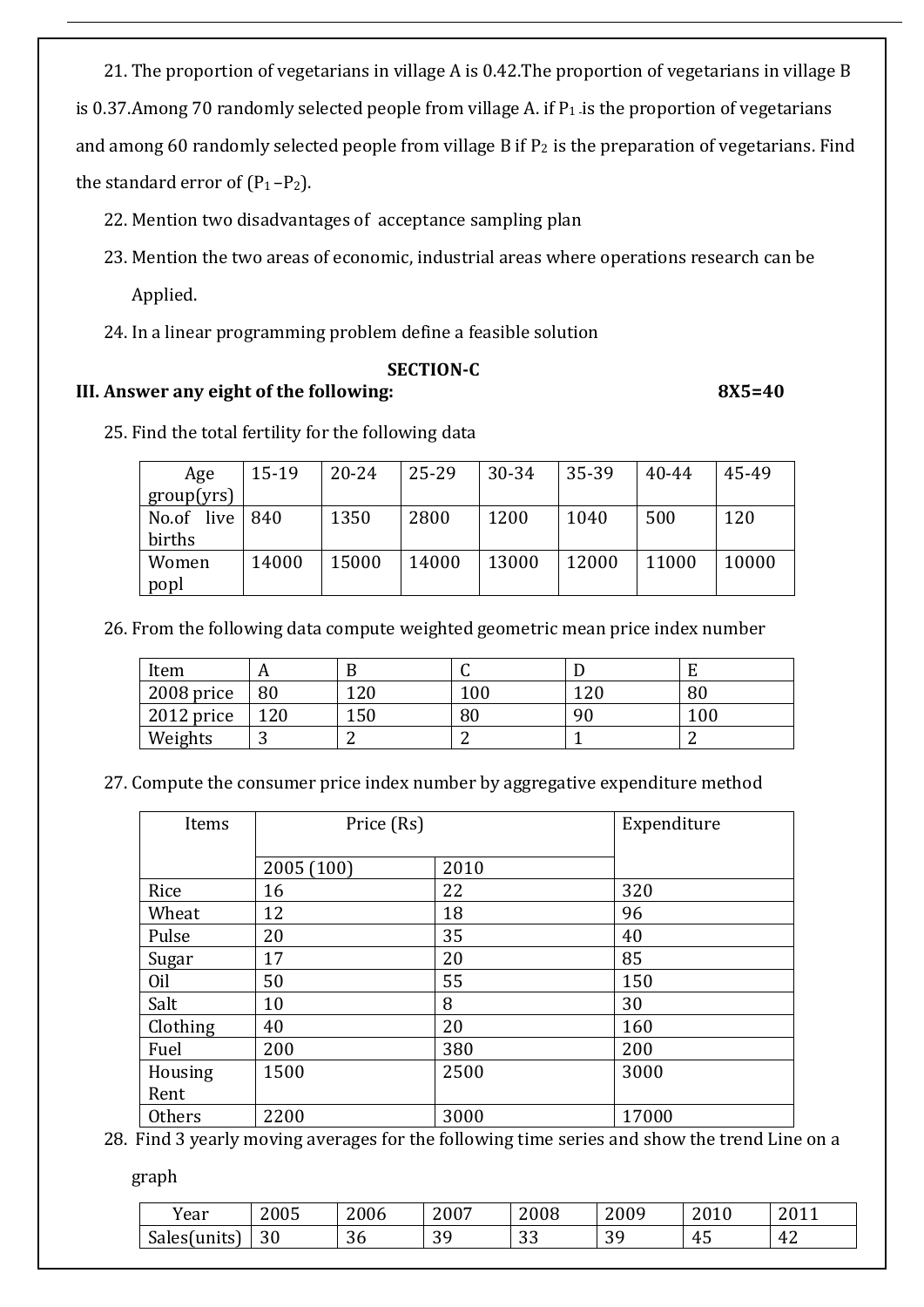29. From the following frequency distribution find the number of students whose marks is less than 45

|          | $30 - 40$ | $40 - 50$ | $50 - 60$ | 60-70 | 70-80       |
|----------|-----------|-----------|-----------|-------|-------------|
| Marks    |           |           |           |       |             |
| No.of    | <b>21</b> | 42        | JI        | 35    | າ 1<br>. பட |
| students |           |           |           |       |             |

- 30. Assuming that birth to male and female to be equally likely. Find the probability that a family with 4 children will have 1)Three or more daughters ii) No daughters.
- 31. A pond has 20 fishes of which 8 are red and remaining are white. Four fish are caught .Find the mean and variance of the number of fishes caught.
- 32. A certain brand soap is known to have weights with variance 25.A random sample of 256

soaps had mean weight 122gms .Can we conclude that the mean weight of the soaps manufacture by the firm is 125gms?

33. Following is the data regarding the family conditions and examination results of 100

students .Test whether result depends on family condition

| Family     |      | <b>Examination Result</b> |       |  |  |  |  |  |
|------------|------|---------------------------|-------|--|--|--|--|--|
| conditions | Pass | Fail                      | Total |  |  |  |  |  |
| Good       | 30   |                           | 40    |  |  |  |  |  |
| Bad        | 20   | 40                        | 60    |  |  |  |  |  |
| Total      | 50   | 50                        | 100   |  |  |  |  |  |

34. For the following data, find the control limits for -chart (Given  $A_2 = 0.577$ )

| Subgroup<br>No. |    | ∸  | ື  | 4  | ັ  | O  |
|-----------------|----|----|----|----|----|----|
| Mean            | 52 | 48 | 53 | 49 | 50 | 48 |
| Range           | 10 |    | 8  | 19 |    |    |

35. From the following pay-off matrix of player A, solve the game by maximin-minimax principle

|              |              | Player B |   |  |  |  |  |
|--------------|--------------|----------|---|--|--|--|--|
|              |              | Ď        |   |  |  |  |  |
| Player       | $A^{\prime}$ |          |   |  |  |  |  |
| $\mathbf{A}$ |              |          |   |  |  |  |  |
|              |              |          | ∽ |  |  |  |  |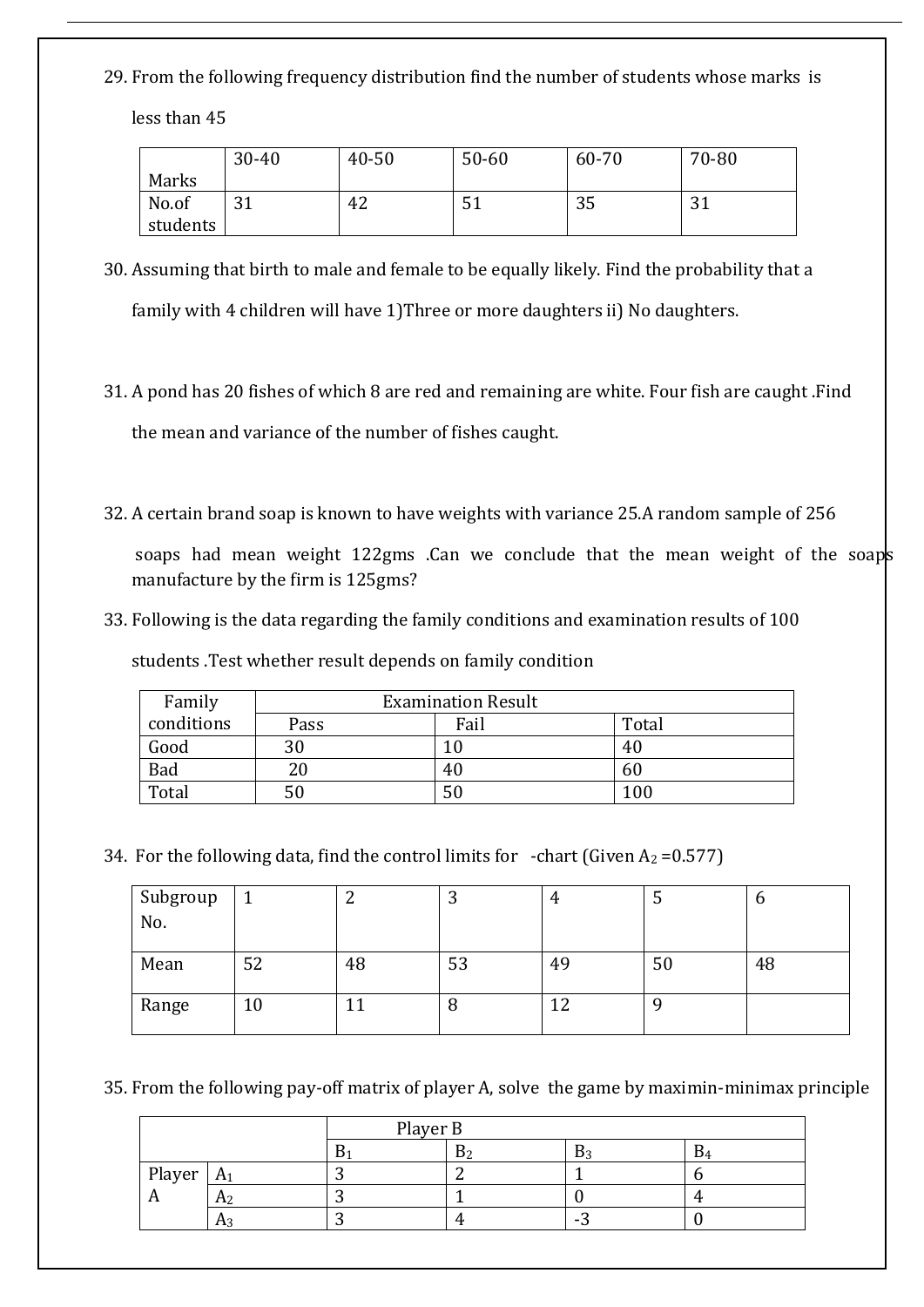36. Solve the following linear programming problem by graphical method Max  $Z=20x+50y$ 

Subject to constraints:  $6x+3y \le 180$ 

 $4x + 8y \ge 160$  and  $x, y \ge 0$ 

### **SECTION-D**

## **IV.Answer any two the following questions 2 X10=20**

37. The following gives the age and sex distribution and the live births occurring in a

population. Compute CBR and GRR and ASFR.

| Age          | Men population | Women<br>population | No. of live births |
|--------------|----------------|---------------------|--------------------|
| $0 - 14$     | 10730          | 9840                | $\mathbf{0}$       |
| 15-19        | 8400           | 7900                | 212                |
| $20 - 24$    | 9980           | 9910                | 657                |
| 25-29        | 7400           | 7310                | 592                |
| 30-39        | 7360           | 7120                | 182                |
| 40-49        | 7300           | 6910                | 37                 |
| 50 and above | 6000           | 5860                | $\mathbf{0}$       |

38. Show that Marshall-Edgeworth's index number satisfies TRT and fishers satisfies TRT and FRT.

|          | Base year |          | Current year |          |
|----------|-----------|----------|--------------|----------|
| Articles | Price     | Quantity | Price        | Quantity |
| A        | 10        | 6        | 15           | 5        |
| B        | 12        | 10       | 15           | 10       |
| C        | 18        | 5        | 27           | 3        |
|          | 8         | 5        | 12           | 4        |

39. Below are given the figures of production (in  $000$ 's Q +1s) of a sugar factory.

| Years                               | 2000 | 2002 | 2004 | 2006 | 2008 | 2010 | 2012 |
|-------------------------------------|------|------|------|------|------|------|------|
| Production   80<br>(in<br>millions) |      | 90   | 92   | 83   | 94   | 99   | 92   |

i) Fit a straight line trend to this figures.

ii) Compute the trend values.

iii) Estimate the production for the year 2004.